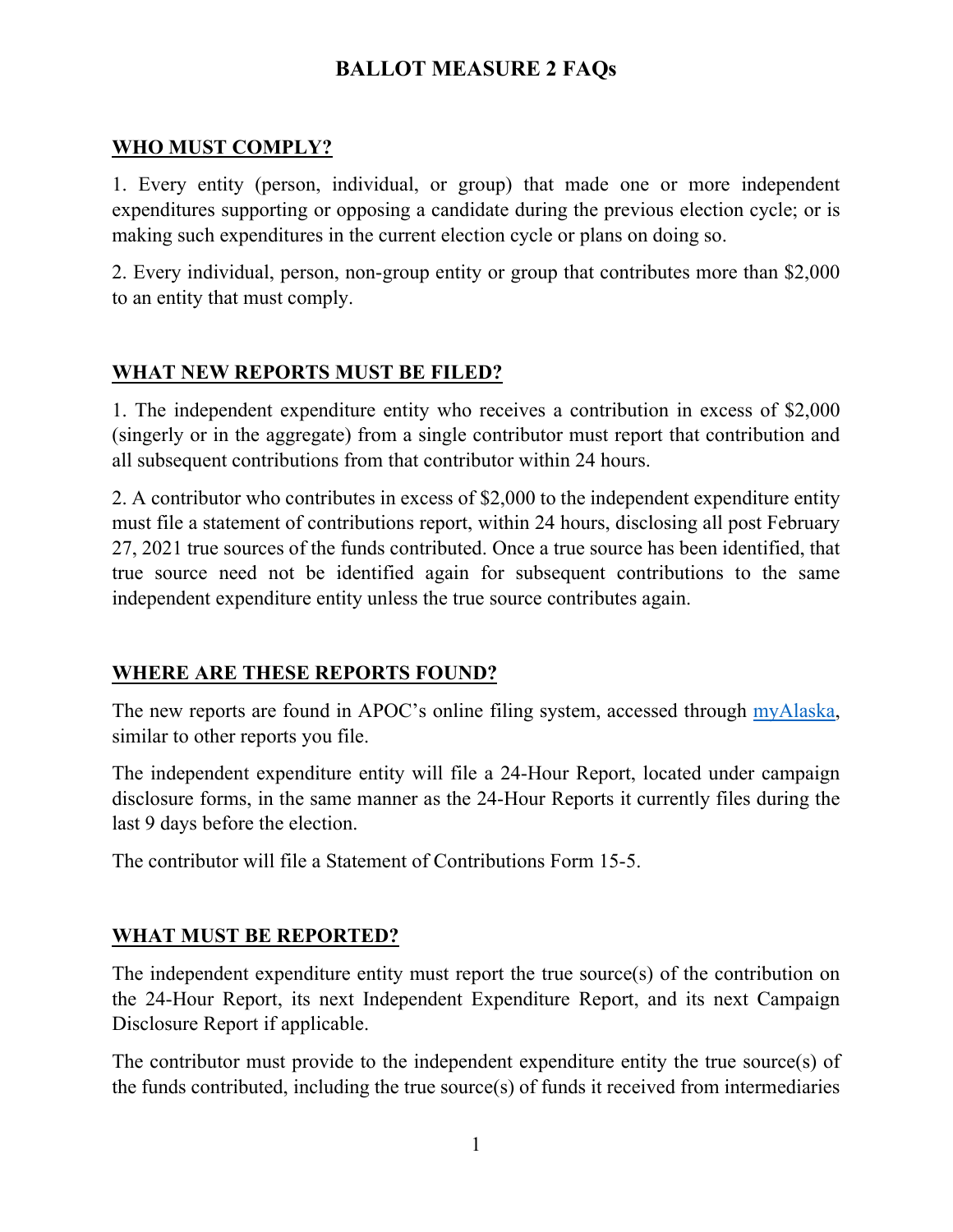who, themselves have true sources. The contributor must report the same information on its Statement of Contributions Form 15-5 within 24 hours.

# **WHAT IS A TRUE SOURCE?**

Ballot Measure 2 defines a true source as follows:

"true source" means the person or legal entity whose contribution is funded from wages, investment income, inheritance, or revenue generated from selling goods or services. A person or legal entity who derived funds via contributions, donations, dues, or gifts is not the true source, but rather an intermediary for the true source. Notwithstanding the foregoing, to the extent a membership organization receives dues or contributions of less than \$2,000 per person per year, the organization is considered the true source.

# **WHAT IS DARK MONEY?**

Dark Money is money whose true source has not been disclosed. It is defined in the ballot measure as follows:

"Dark Money" means a contribution whose source or sources, whether from wages, investment income, inheritance, or revenue generated from selling goods or services, is not dis closed to the public. Notwithstanding the foregoing, to the extent a membership organization receives dues or contributions of less than \$2,000 per person per year, the organization itself shall be considered the true source."

Individuals, persons, nongroup entities or groups may not contribute or accept \$2,000 or more of dark money.

# **FAILURE TO TIMELY FILE**

Untimely filing of a contributor's statement of a contributions report results in a maximum civil penalty of \$1,000 per day for each day the delinquency continues.

A contributor or intermediary that misreports or fails to disclose a true source is subject to a maximum civil penalty equal to the amount of the contribution made to the independent expenditure entity. Upon a showing that the misreporting or failure to disclose was intentional, a maximum civil penalty of three times the amount of the contribution may be imposed.

# **OUTSIDE-FUNDED ENTITIES**

Ballot Measure 2 defines outside-funded entities as follows:

"outside-funded entity" means an entity that makes one or more independent expenditures in one or more candidate elections and that, during the previous 12-month period, received more that 50% of its aggregate contributions from true sources, or their equivalents, who,